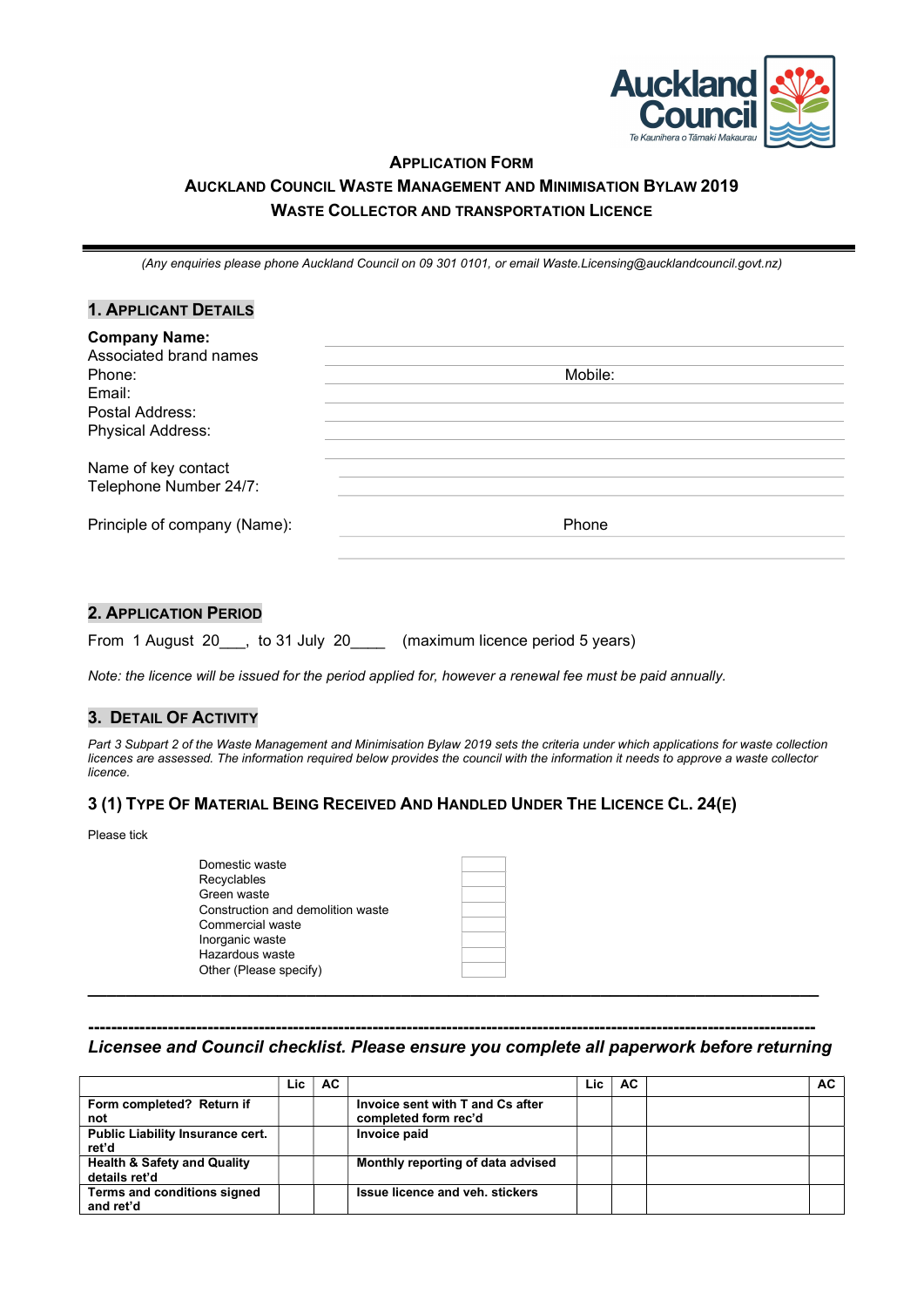

# 3 (2) TYPE OF APPROVED CONTAINERS COLLECTED

| <b>TYPE</b> | <b>VOLUME (CAPACITY)</b> |
|-------------|--------------------------|
|             |                          |
|             |                          |
|             |                          |
|             |                          |
|             |                          |
|             |                          |
|             |                          |

# 3 (3) FACILITY/FACILITIES TO WHICH MATERIAL WILL BE TRANSPORTED BY THE COLLECTOR

Name and type of facility/facilities (e.g. Transfer Station, landfill, cleanfill, compost site, recycling plant, materials processing sites Resource Recovery Facility,)

| <b>FACILITY NAME AND TYPE</b> | <b>LOCATION</b> | <b>WASTE TYPE</b> |
|-------------------------------|-----------------|-------------------|
|                               |                 |                   |
|                               |                 |                   |
|                               |                 |                   |
|                               |                 |                   |
|                               |                 |                   |
|                               |                 |                   |
|                               |                 |                   |
|                               |                 |                   |
|                               |                 |                   |
|                               |                 |                   |
|                               |                 |                   |
|                               |                 |                   |
|                               |                 |                   |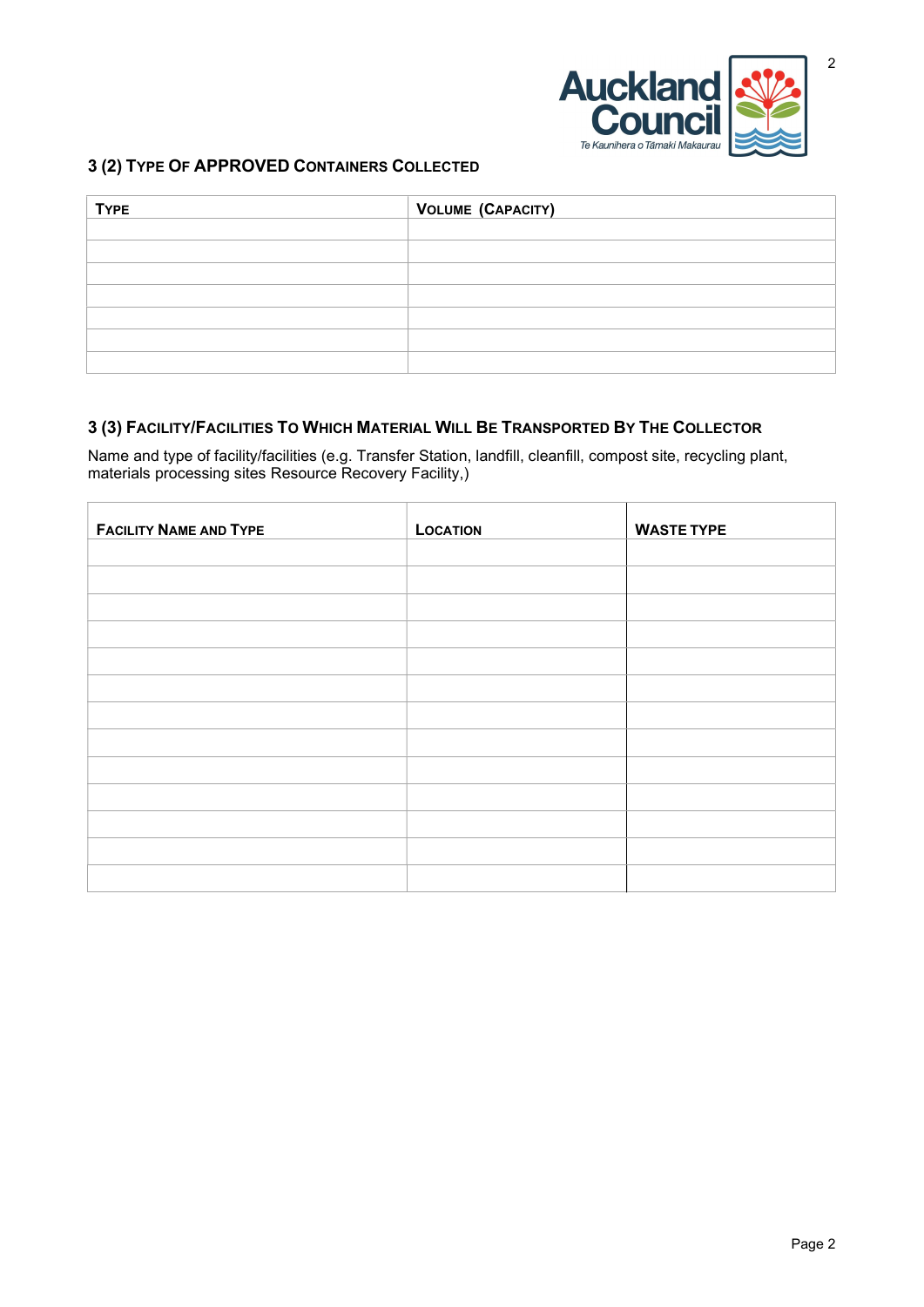

3

Provide methodology and treatment details of material that you handle: Please cover as appropriate

- How often and from where do you collect material?
- How is it transported?
- Will the material be commingled in your collection vehicles?
- How will the operator determine tonnages collected?
- How is the material recycled, recovered, reused?
- Is there any treatment of the material? If so what kind of treatment?

Please describe in the box below (or attach a separate sheet):

### 3 (5) FLEET

Please attach details indicating the number and type of vehicles, their registration numbers, and what load containment measures are being used.

| <b>VEHICLE</b> | <b>REGISTRATION</b> |
|----------------|---------------------|
|                |                     |
|                |                     |
|                |                     |
|                |                     |
|                |                     |
|                |                     |
|                |                     |
|                |                     |
|                |                     |
|                |                     |
|                |                     |
|                |                     |
|                |                     |

en de la provincia de la provincia de la provincia de la provincia de la provincia de la provincia de la provi

(Please attach any extra vehicles' information on a separate page)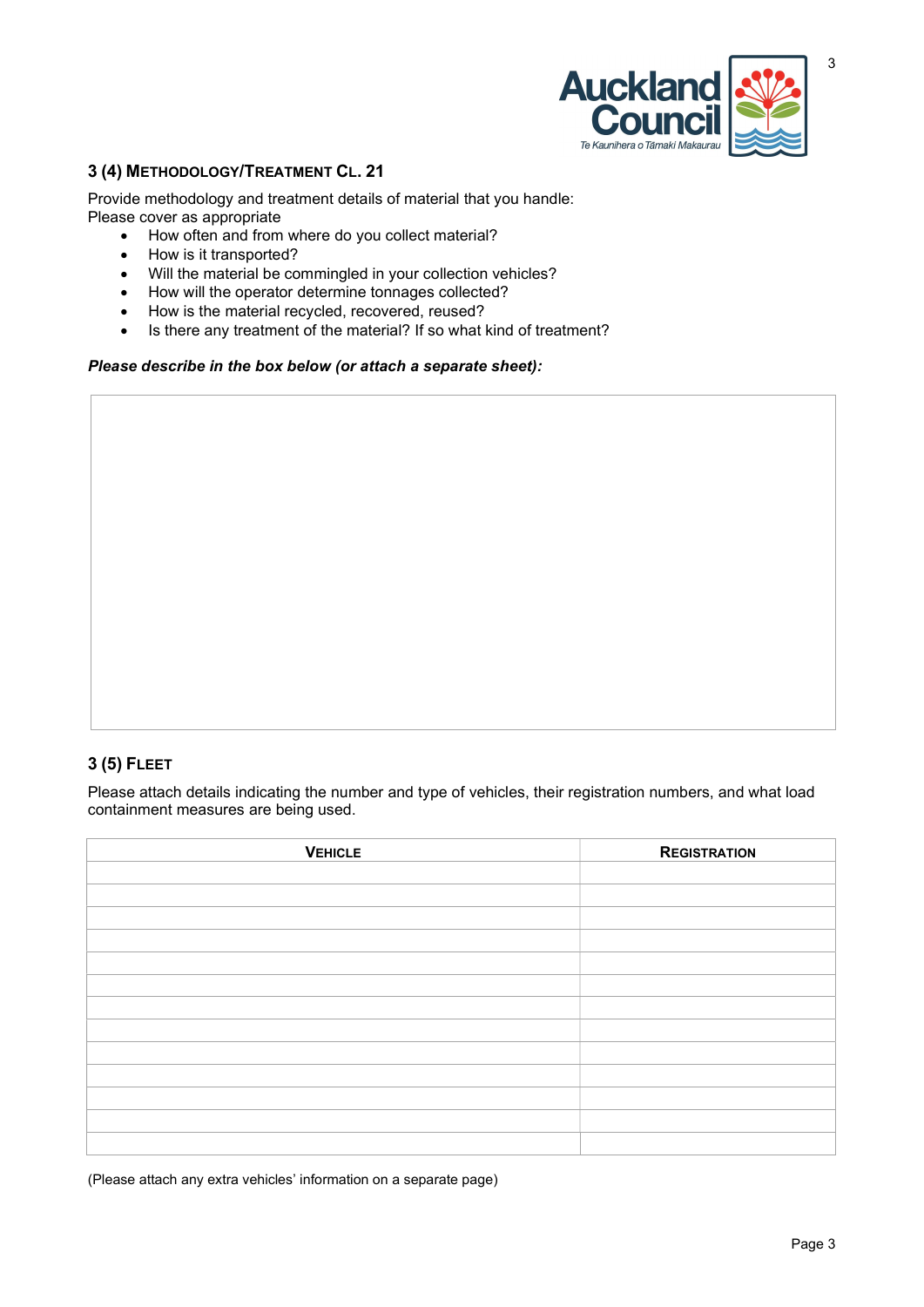

# 4. HEALTH AND SAFETY OF STAFF AND QUALITY OF DELIVERY (CL. 22(2(A))):

The Bylaw requires that:

- you have a Health and Safety Plan? (Please submit a copy of its Table of Contents)
- you have a Quality Management Plan? (Please submit a copy of its Table of Contents)
- With regards to containment and spillage issues
	- o Individual operators must be trained -What level of training is provided for each operator.
	- o Do all operators have the capability to deal with every situation and if not
		- o Where does responsibility lie.

#### Please describe in the box below (or attach a separate sheet):

# 5. EXPERIENCE CL. 18(B)

Provide details of the applicant's experience in the waste industry.

### Please describe in the box below (or attach a separate sheet):